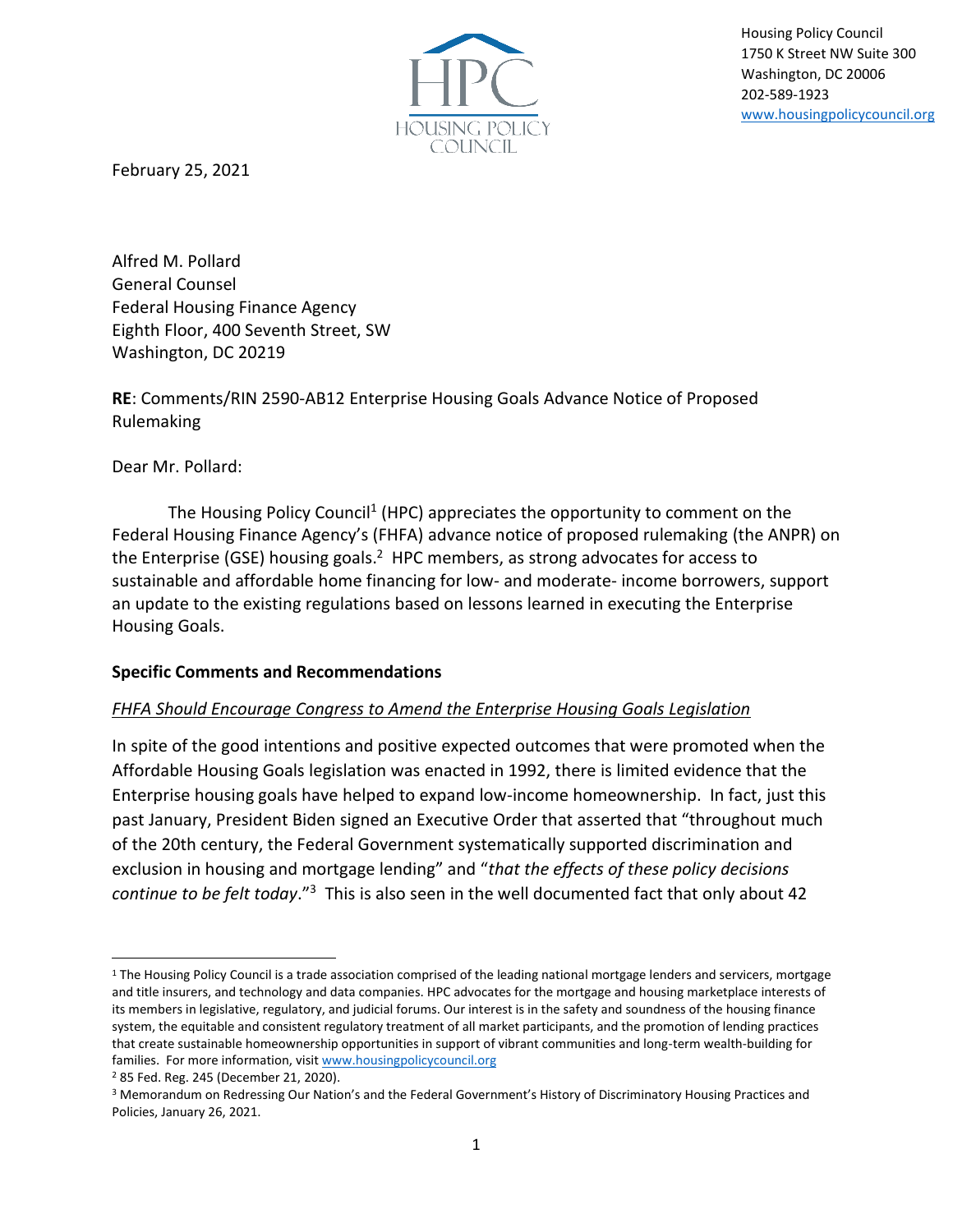percent of Black households own a home compared with 72 percent for Whites, a gap that hasn't improved in nearly 50 years.<sup>4</sup>

Since it well understood that homeownership is a critical component of family wealth, particularly for low-income families and people of color, this has far reaching implications on the racial wealth gap.<sup>5</sup> Unfortunately, this persistent homeownership and household wealth differential has occurred in spite of the fact that the Enterprise housing goals have been in place for the last 28 years. Even more shocking is that even with the Enterprise housing goals in place, in 2019, just 3.87% of all of loans acquired by Fannie Mae, and 4.2% by Freddie Mac went to black borrowers.<sup>6</sup> It is hard to look at these numbers and say that current structure of the Enterprise housing goals has been sufficient, let alone successful.

The driving factor for why the Enterprise housing goals have been unable to move the needle on addressing these structural challenges is that the authorizing legislation itself is largely limited to encouraging support for affordable housing through mortgage production targets that are supported primarily through the cross-subsidization of mortgage rates. To achieve the goals, the Enterprises offer relaxed underwriting criteria and pricing benefits to some consumers who might not otherwise qualify for a mortgage. Practically speaking, the crosssubsidization model allows the GSEs to charge lower-risk borrowers a higher guarantee fee than needed to account for their risk, and higher-risk borrowers a lower guarantee fee than is necessary to account for their risk.

One significant problem with this approach is that, with an inelastic housing supply, continued subsidization of the mortgage rate has the counter-productive effect of boosting home prices. Simply put, making it less expensive to borrow money to purchase a commodity in short supply (houses) results in the added demand increasing the sales price. In effect, the subsidy ends up going to the home seller, not the home buyer. And that has the perverse effect of making housing less affordable, not more affordable.

Also, credit risk is not a precise or inherently good proxy for borrower income; as a result, crosssubsidization is also provided to borrowers who aren't low-and moderate income. Thus, under the current system low- and moderate-income borrowers with a strong credit history who put down 20% to buy a home are subsidizing higher-income borrowers with weaker credit that choose to put down a lower down payment. The Urban Institute has estimated that approximately 23% of those receiving a cross-subsidy under the current Enterprise housing goals system are not low or moderate-income households.<sup>7</sup> In fact, the ANPR itself identifies that for the Low-Income Area Home Purchase Goal, it is common for 40% of Enterprise housing goals qualifying loans to be made to borrowers who are not low-and moderate income

<sup>4</sup> https://www.census.gov/housing/hvs/files/currenthvspress.pdf

<sup>5</sup> Thomas Shapiro, The Roots of the Widening Racial Wealth Gap: Explaining the Black White Divide, available at [http://iasp.brandeis.edu/pdfs/Author/shapiro-thomas-m/racialwealthgapbrief.pdf.](http://iasp.brandeis.edu/pdfs/Author/shapiro-thomas-m/racialwealthgapbrief.pdf)

<sup>6</sup> Fannie Mae AHAR, Freddie Mac AHAR

<sup>7</sup> Access and Affordability in the New Housing Finance System, Urban Institute, February 2018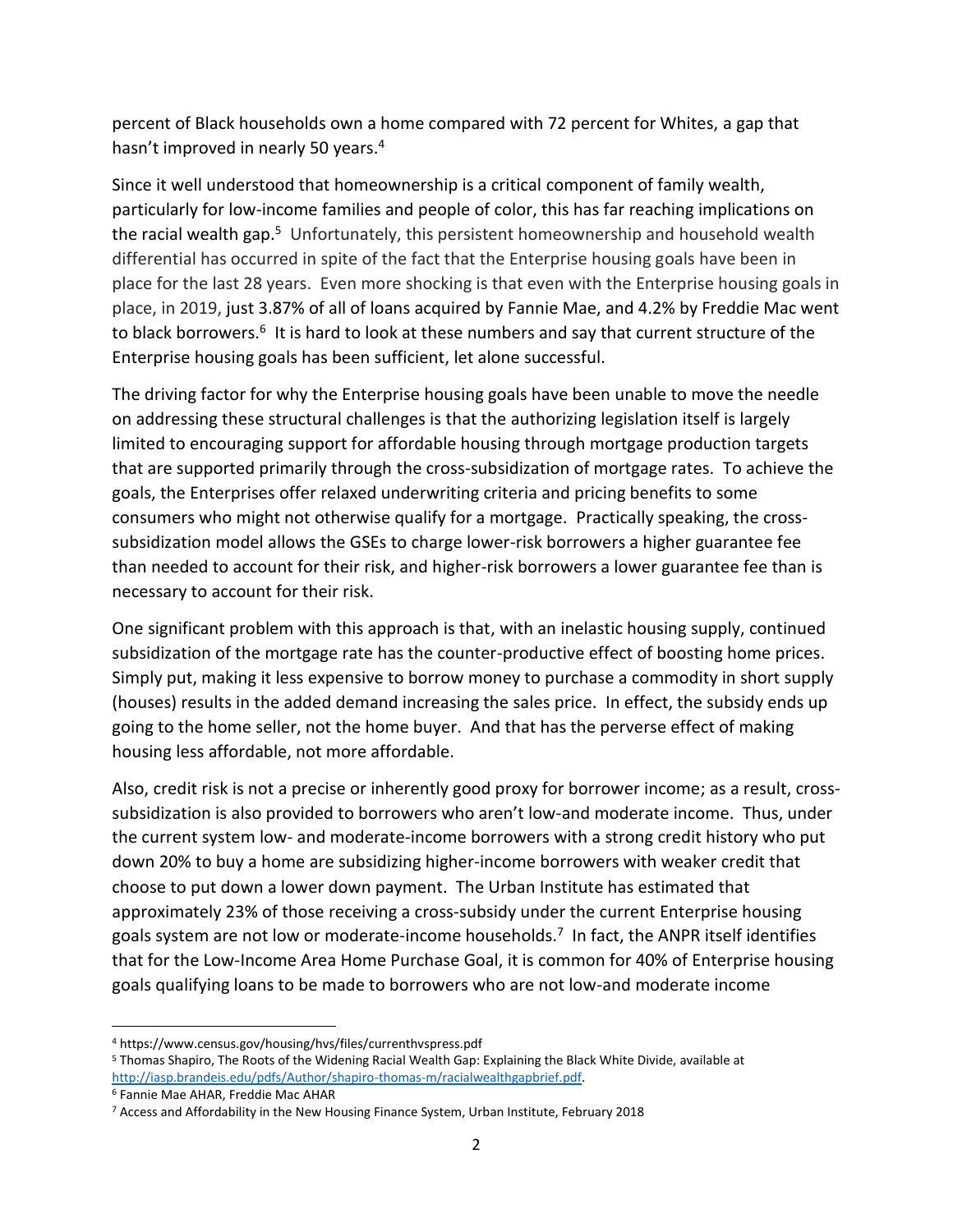households.<sup>8</sup> Not only does this raise the questions identified in the ANPR about whether this fuels gentrification and displacement, it also raises the question of whether the goals are actually effectively serving low-and moderate-income borrowers.

The overall value of the cross-subsidization of mortgage rates to support the Enterprise housing goals is estimated to be \$3.8 billion annually.<sup>9</sup> Instead of going towards cross-subsidization, this same amount of funding could be targeted directly to supporting low-and moderate-income borrowers, in the form of subsidies that explicitly provide financial assistance to the borrower and thus reduce the risk of the transaction. Examples of this form of direct financial support would include funds for a down payment and closing costs to boost the initial equity position of the borrower, buying down the rate and/or shortening the loan amortization period to enhance equity and wealth building, creating reserves after closing to provide adequate cash availability for possible future financial hardship, or other borrower-focused assistance. If Congress were to make this legislative fix to the Enterprise housing goals statute – to explicitly permit directed borrower support, perhaps using the same definitions of low-income borrowers as in the current rule – the result could be a more efficient, transparent, and accountable mechanism for supporting the affordable housing missions of the GSEs.

## *Additional Enhancements to the Enterprise Housing Goals Regulation and Process*

Without legislative fixes, the ANPR reasonably asks how FHFA can ensure that loans receiving housing goals credit are sustainable. The simplest way to address this question is for FHFA to provide more transparency about the historical performance of qualifying loans. To that end, FHFA should supplement the Annual Housing Report and/or the Annual Report to Congress to include a section on the current and historical performance of loans that receive housing goals credit. Thus, for the 2021 annual report(s), FHFA should not only disclose the 2020 performance of loans counted towards the Enterprise housing goals, but also provide data for the full population of loans that have received housing goals credit. This simple transparency would allow stakeholders to compare the performance of loans across the overall GSE book of business, and to other similarly situated products like FHA, USDA, and VA mortgages.

Providing this data would not only help to inform future Enterprise housing goal rulemakings but could also highlight the need for further changes to underwriting policy or limits on risklayering, as queried in the ANPR. If the data were to show that an inappropriate number of loans receiving goals credit are unsustainable for borrowers, then FHFA should consider excluding from goals-credit all loans with early payment defaults or loans that become seriously delinquent within the first year. If borrowers are getting into trouble early in their mortgage, this is a reasonable indicator that the loans were not sustainable for those borrowers, and thus the GSEs should not be rewarded for purchasing these loans. In other words, this change would produce an incentive for the GSEs to determine that the loans they purchase are sustainable.

<sup>8</sup> 82968 Federal Register / Vol. 85, No. 245 / Monday, December 21, 2020

<sup>&</sup>lt;sup>9</sup> Access and Affordability in the New Housing Finance System, Urban Institute, February 2018